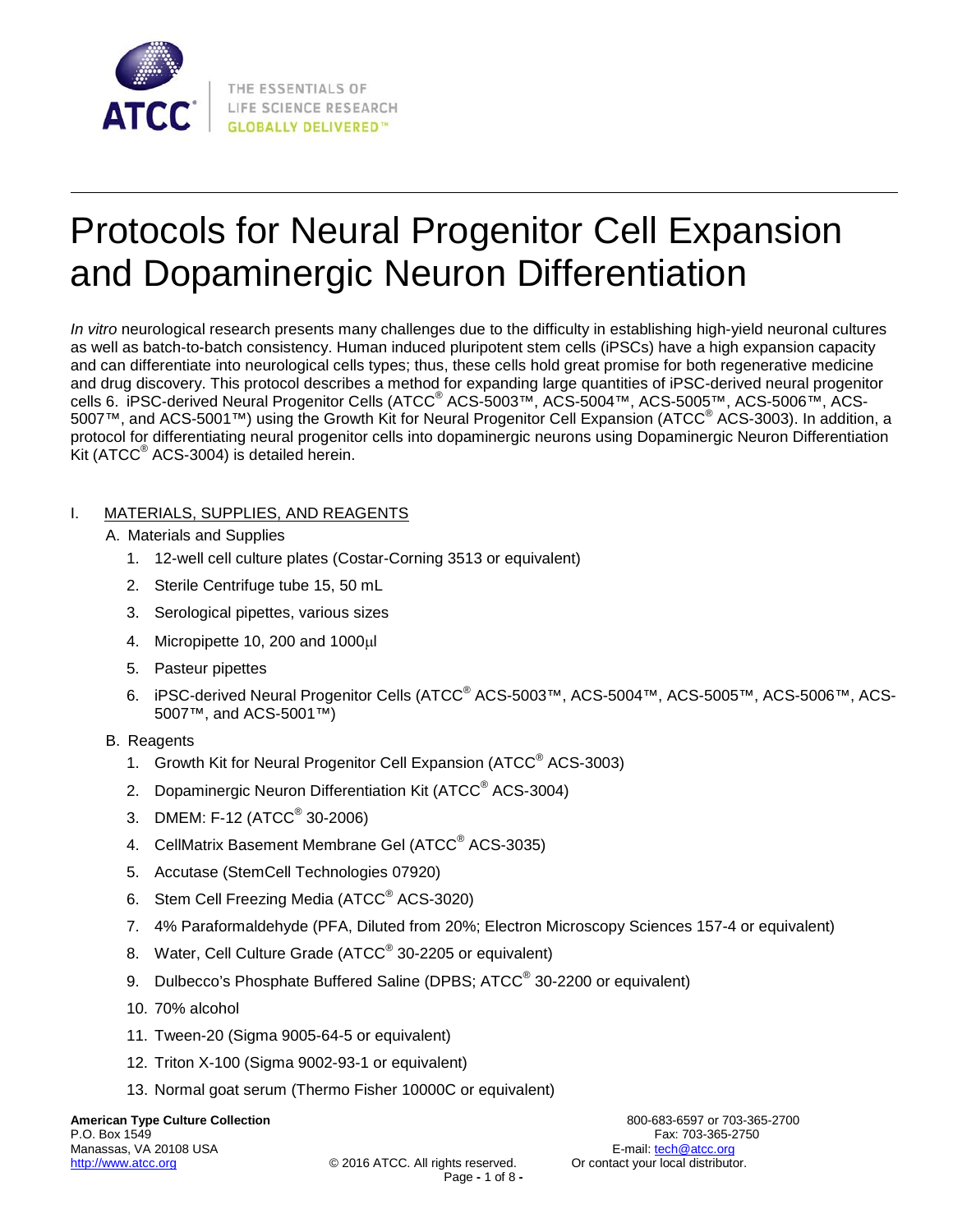

- 14. Hoechst nuclear stain (Thermo Fisher H3570 or equivalent)
- 15. Mouse anti-human Tuj1 antibody (BioLegend 801201 or equivalent)
- 16. Rabbit anti-human tyrosine hydroxylase (TH) antibody (EMD-Millipore AB152 or equivalent)
- 17. Secondary antibodies [Thermo Fisher Alexa Flour 488 (mouse) and 594 (rabbit) or equivalent].

## II. EQUIPMENT

- 1. Biological safety cabinet (Forma Scientific or equivalent)
- 2. Cell counter (Vi-Cell Analyzer or hemocytometer or equivalent)
- 3. Incubator (Thermo Fisher or equivalent)
- 4. Microscope (EVOS or equivalent)
- 5. Table centrifuge (Sorvall or equivalent)
- 6. Pipette aid
- 7. Fluorescent microscope (Nikon Ti or equivalent)
- 8. Water bath (Boekel or equivalent)

## III. PREREQUISITES

- A. Prepare complete NPC Growth Media as the following:
- 1. Obtain one Growth Kit for Neural Progenitor Cell Expansion (ATCC<sup>®</sup> ACS-3003) from the freezer and make sure that the caps of all components are tight.
- 2. Thaw the components of the Growth Kit for Neural Progenitor Cell Expansion at  $4^{\circ}$ C overnight.
- 3. Obtain one bottle of DMEM: F-12 (500 mL) from cold storage
- 4. Decontaminate the external surfaces of all growth kit component vials and the basal medium bottle by spraying them with 70% ethanol.
- 5. Using aseptic technique and working in a biosafety cabinet, remove 36 mL of DMEM: F-12 and then transfer the indicated volume of each Growth Kit for Neural Progenitor Cell Expansion component, as indicated in **Table 1**, to the basal medium bottle using a separate sterile pipette for each transfer.
- 6. Tightly cap the bottle of complete NPC Growth Medium and swirl the contents gently to assure a homogeneous solution. Do not shake forcefully to avoid foaming. Label and date the bottle.
- 7. Complete NPC Growth Media should be stored in the dark at  $2^{\circ}C$  to  $8^{\circ}C$ . When stored under these conditions, the complete NPC Growth Media is stable for two weeks.
- B. If dopaminergic neurons are the desired differentiated product, prepare complete NPC Dopaminergic Neuronal Differentiation Media as the following:
- 1. Obtain one Dopaminergic Neuron Differentiation Kit (ATCC<sup>®</sup> ACS-3004) from the freezer and make sure that the caps of all components are tight.
- 2. Thaw the components of the Dopaminergic Neuron Differentiation Kit at 4°C overnight.
- 3. Obtain one bottle of DMEM: F-12 (500 mL) from cold storage.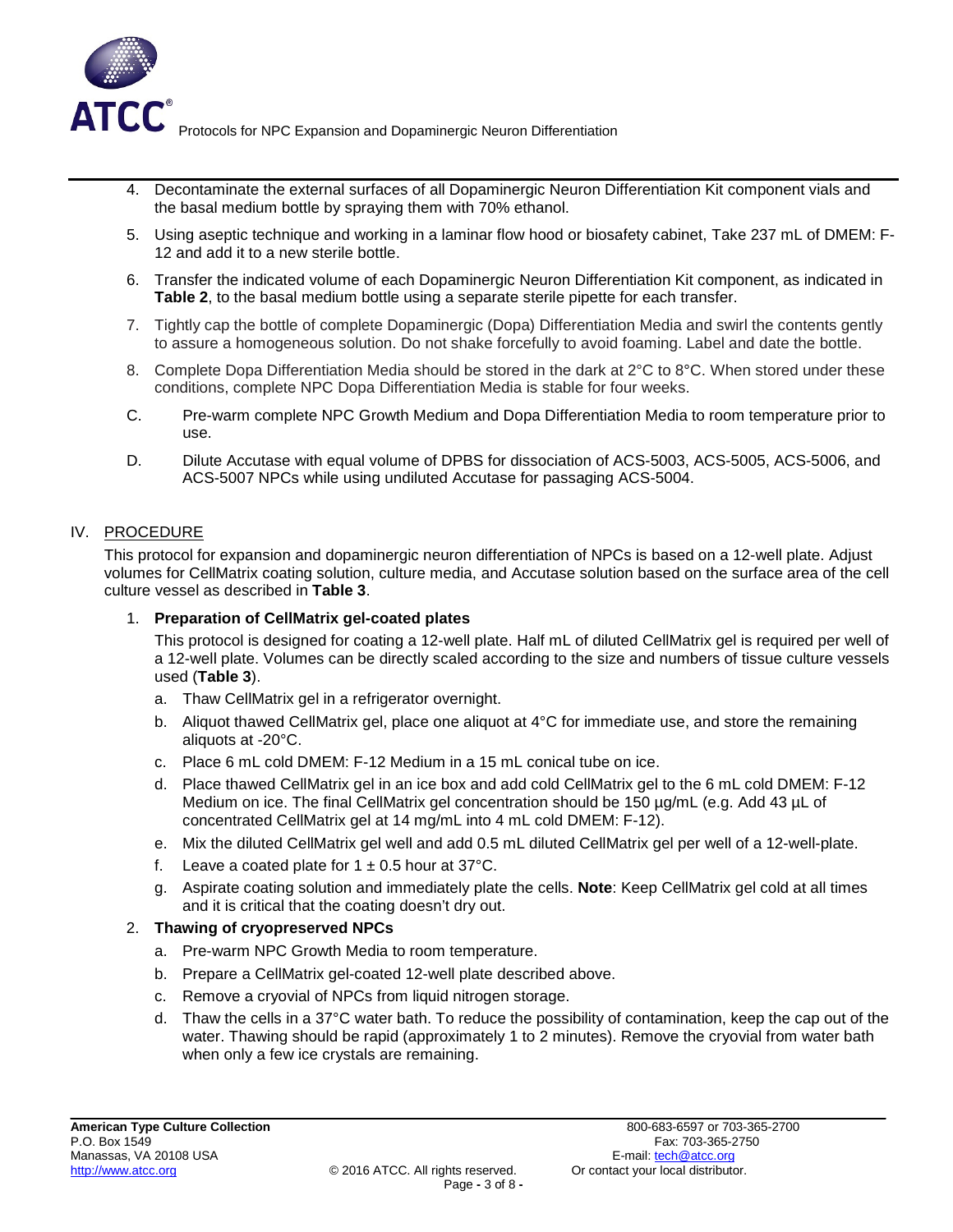

- H Sterilize the cryovial with 70% ethanol. All of the operations from this point on should be carried out under strict aseptic conditions.
- I Remove cells from the vial using a P1000 micropipette and transfer cells drop-wise into the 15 mL conical tube containing 9 mL DMEM: F-12 Medium.
- J Centrifuge cells at 270 x g for 5 minutes at room temperature.
- KAspirate the supernatant and discard. Gently tap the bottom of the tube to loosen the cell pellet.
- L Add 4 mL of the complete NPC growth medium to the tube. Gently resuspend the pellet by pipetting up and down for 4-6 times to make a single-cell suspension.
- MPerform cell count by a Vi-Cell Analyzer or hemocytometer. **Note**: Do not perform cell count by a Vi-Cell Analyzer without removal of serum-free freezing medium.
- N Seed NPCs at a seeding density of 80,000 viable cells/cm<sup>2</sup> (e.g. 0.30 x10<sup>6</sup>/well of a 12-well plate) onto a Cell % D V H P HoQted Nolate Contribution of 1.5 mD complete NPC Growth Media/well.
- O Incubate the plate at  $37^{\circ}$ C with 5% CO<sub>2</sub> overnight.
- PChange medium at a 100% media change rate (1.5 mL media/well) the next day and every other day thereafter.
- QMonitor cell growth daily and passage cells when they reach ~95% confluence. **Note**: Do not passage NPCs when the cells are <85% confluence.

#### **3. Maintenance and passaging of NPCs**

- a. Monitor NPC growth daily and change the media every other day thereafter until cells reach ~95% confluence.
- b. Passage NPCs with Accutase when cells are about 95% confluence as the following:
	- 1). Dilute Accutase with equal volume of DPBS for passaging ACS-5003, ACS-5005, ACS-5006, and ACS-5007 NPCs while passaging ACS-5004 and ACS-5001 NPCs by using undiluted Accutase. Warm Accutase to room temperature before using.
	- 2). Prepare a Cell  $\%$ H DP VH Q W  $\%$  Ood the dP1  $2$  Ewell plate Colder described above.
	- 3). Aspirate the media and add 1 mL diluted or undiluted Accutase per well based on cell types of NPCs.
	- 4). Incubate the plate at a 37°C incubator until majority of cells are detached (It may take 3-10 minutes).
	- 5). Add 1 mL DMEM: F-12 Medium per well and transfer cells into a 15 mL conical tube.
	- 6). Gently pipette the cells up and down 3-4 times to mix thoroughly.
	- 7). Perform cell count by Vi-Cell Cell Analyzer or a hemocytometer.
	- 8). Centrifuge cells at 270 x g for 5 minutes at room temperature.
	- 9). Aspirate the supernatant and discard. Gently tap the bottom of the tube to loosen the cell pellet.
	- 10). Add 5 mL of the complete NPC Growth Medium to the tube. Gently resuspend the pellet by pipetting up and down 3-4 times to make a single-cell suspension.
	- 11). Aspirate Cell Basement Membrane solution; add 1.5 mL complete NPC Growth Medium per well.
	- 12). Seed passaged NPCs at 40,000 viable cells/cm<sup>2</sup> (i.e. Seed 0.15x10<sup>6</sup> cells/well of a 12-well plate).
	- 13). Incubate the plate at  $37^{\circ}$ C with 5% CO<sub>2</sub> overnight.
	- 14). Change the media at 100% media change rate the following day and change the media every other day thereafter.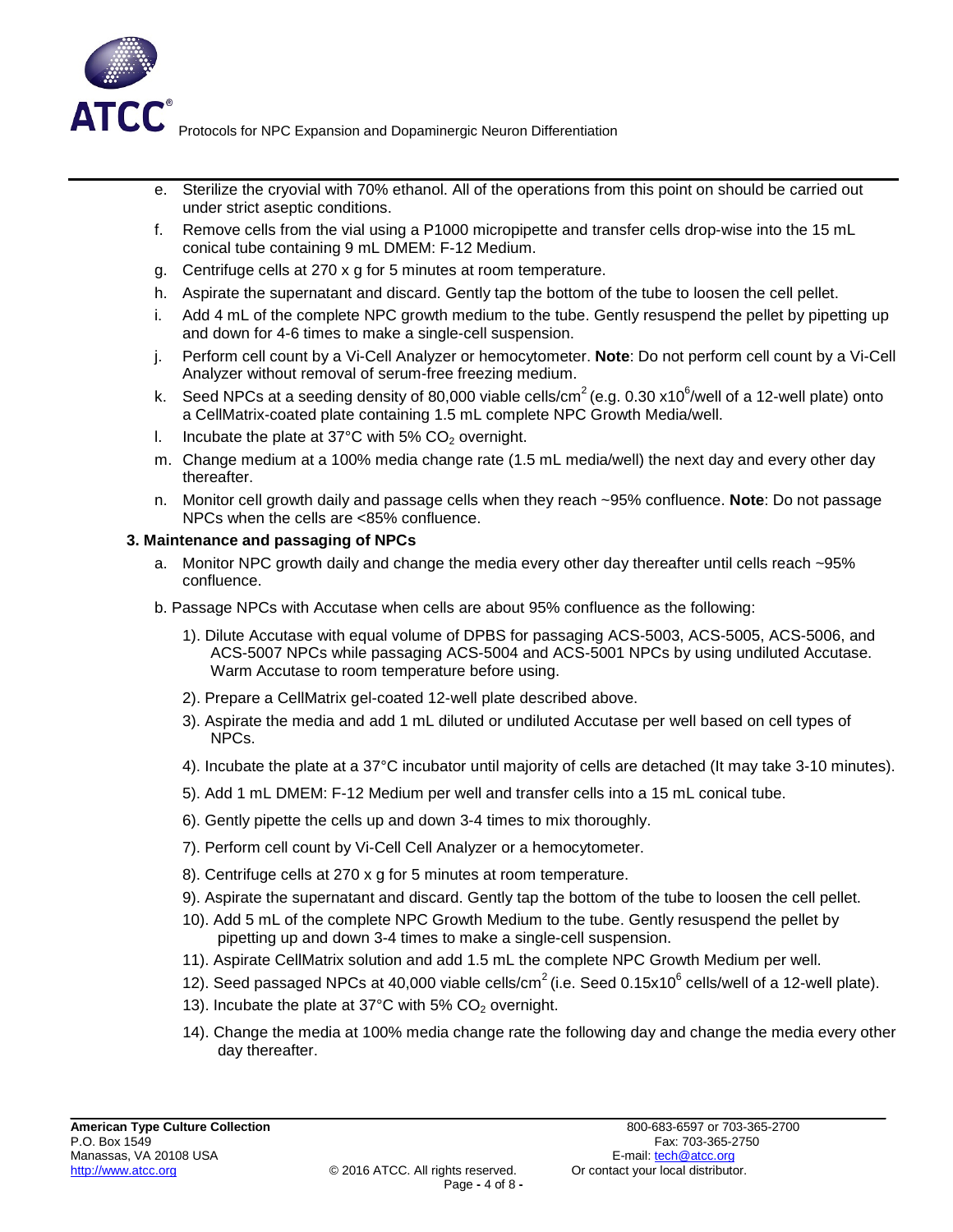

- 15). Monitor NPC growth daily and subculture NPCs with Accutase when cells are about 95% confluence as described above.
- 16). Harvest NPCs for cryopreservation of NPCs with Stem Cell Freezing Media (~2 x10<sup>6</sup> cells/vial) or seed NPCs for neural differentiation studies.

#### 4. **Dopaminergic neuron differentiation of NPCs**

- a. Passage NPCs 1-2 times with complete NPC Growth Media to have sufficient NPCs for dopaminergic neuron differentiation.
- b. Prepare a Cell Basement Membrane gel-coated 12-well plate.
- c. Pre-warm NPC Growth Media to room temperature.
- d. Passage and seed NPCs at seeding densities of 5,000, 10,000, and 15,000 viable cells/cm<sup>2</sup> in a 12-well plate coated with Cell Basement Membrane.
- e. Culture NPCs in the complete NPC Growth Media overnight
- f. Pre-warm complete Dopaminergic Neuron Differentiation Media to room temperature.
- g. Aspirate the NPC Growth Media and add 1.5 mL of complete Dopaminergic Neuron Differentiation Media per well next day
- h. Monitor neuronal differentiation of NPCs daily and change the dopaminergic differentiation media every other day for 3 weeks as the following (**Figure 1**):
	- 1). Gently remove ~85% of spent media by using a 5 ml serological pipette.
	- 2). Slowly add 1.5 mL of fresh dopaminergic differentiation media to each well through the wall by using a 5 ml serological pipette in the first week of dopaminergic neuron differentiation.
	- 3). During the second week of dopaminergic neuron differentiation, gently remove ~85% of spent media and slowly add 2 mL of fresh dopaminergic differentiation media to each well through the wall.
	- 4). During the third week of dopaminergic neuron differentiation, gently remove ~85% of spent media and slowly add 2.5 mL of fresh dopaminergic differentiation media to each well through the wall.
- i. **Note**: Handle the culture carefully and avoid detachment of differentiated NPCs. Some floating cells are visible when the cells reach 100% confluence. However, this will not affect dopaminergic differentiation.

## 5. **Cell Fixation**

- a. Differentiate NPCs with Dopaminergic Neuron Differentiation Media for 3 weeks.
- b. Carefully remove all culture media using a 5 mL serological pipette.
- c. Slowing add 1 ml of DPBS per well through the wall of a well using a 5 mL serological pipette.
- d. Carefully remove all DPBS using a 5 mL serological pipette.
- e. Slowly add 1 ml of 4% PFA per well through the wall of a well.
- f. Incubate at room temperature (RT) for 15 minutes.
- g. Rinse cells 3 times using DPBS by using a 5 mL serological pipette.
- h. Do not use aspirator to remove solution.
- i. Proceed for ICC or store at 4C in DPBS.

## 6. **Immunocytochemistry with TH and Tuj1 antibodies**

- a. Prepare Wash Buffer (0.05% Tween 20 in DPBS) and store at RT.
- b. Prepare Permeabilization Buffer (0.2% Triton-100 + 0.01% Tween 20 in DPBS) and store at RT.
- c. Freshly prepare Blocking Buffer (5% normal goat serum in Wash buffer).
- d. Remove DPBS from the wells by using a 5 mL serological pipette.
- e. Add 1 mL Permeabilization Buffer and incubate at RT for 40 minutes.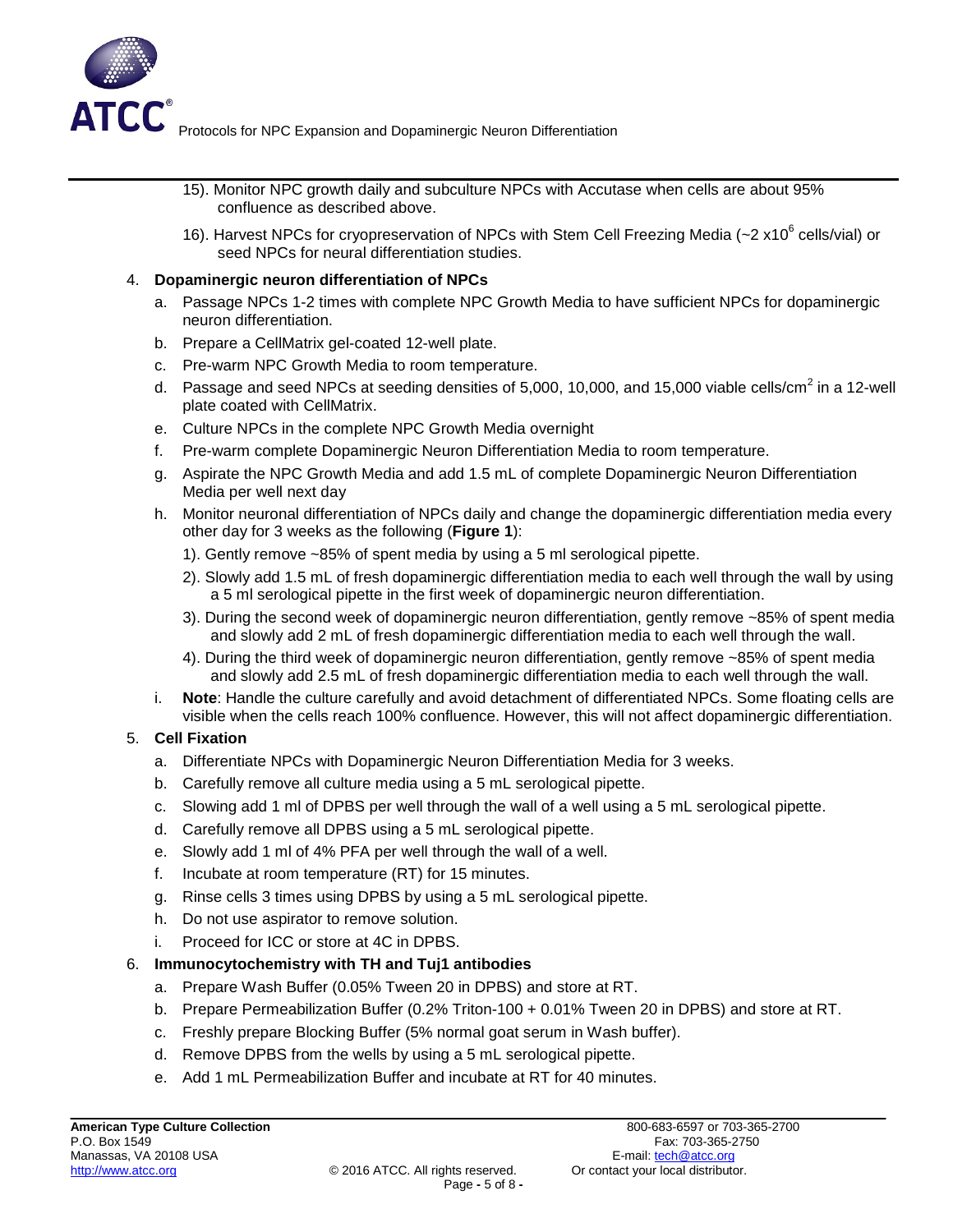

- f. Remove Permeabilization Buffer and add 1 mL Blocking buffer.
- g. Incubate at RT for 30 minutes.
- h. Remove Blocking Buffer and wash 3 times with Wash Buffer using a 5 mL serological pipette.
- i. Mix primary TH antibodies (1:75 dilution) and Tuj1 (1:200 dilution) in Wash Buffer.
- j. Remove the Wash Buffer and add 250  $\mu$ L of TH and Tuj1 antibody mix per well.
- k. Incubate at 4°C overnight.
- l. Remove the antibody mix next day and wash 3 times with Wash Buffer using a 5 mL serological pipette.
- m. Add 250 µL of goat anti-rabbit fluorescence conjugated secondary antibodies (1:100 dilution) and goat anti-mouse fluorescence conjugated secondary antibodies (1:200 dilution) per well.
- n. Incubate at RT for 1 hour in a slow shaker.
- o. Wash 3 times with Wash Buffer.
- p. Incubate with Hoechst stain (1:5000 dilution in Wash buffer) for 10 minutes at RT.
- q. Wash 2 times with Wash Buffer.
- r. Add 1 mL of Wash Buffer per well.
- s. Visualize the immune-stained cells under a fluorescence microscope (**Figure 2**).

#### **Table 1.** NPC Growth Media Components

| <b>Component</b>                                            | <b>ATCC No.</b> | <b>Volume Added</b> |  |
|-------------------------------------------------------------|-----------------|---------------------|--|
| DMEM/F12                                                    | 30-2006         | 464 mL              |  |
| L-Alanyl-L-Glutamine                                        | PCS-999-034     | 5 mL                |  |
| <b>Non-Essential Amino Acids Mix</b>                        | PCS-999-052     | 5 mL                |  |
| Growth Kit for Neural Progenitor Cell Expansion Component A | PCS-999-050     | $10 \text{ mL}$     |  |
| Growth Kit for Neural Progenitor Cell Expansion Component B | PCS-999-056     | 5 mL                |  |
| Growth Kit for Neural Progenitor Cell Expansion Component C | PCS-999-055     | 1 mL                |  |
| Growth Kit for Neural Progenitor Cell Expansion Component D | PCS-999-054     | $10 \text{ mL}$     |  |

**Table 2.** Dopaminergic Neuron Differentiation Media Components

| <b>Component</b>                                    | <b>ATCC No.</b> | <b>Volume added</b> |  |
|-----------------------------------------------------|-----------------|---------------------|--|
| DMEM/F12                                            | 30-2006         | 237 mL              |  |
| L-Alanyl-L-Glutamine                                | PCS-999-034     | $2.5$ mL            |  |
| <b>Non-Essential Amino Acids Mix</b>                | PCS-999-052     | $2.5$ mL            |  |
| <b>Ascorbic Acid</b>                                | PCS-999-006     | $0.5$ mL            |  |
| Dopaminergic Neuron Differentiation Kit Component A | PCS-999-051     | 5 mL                |  |
| Dopaminergic Neuron Differentiation Kit Component B | PCS-999-057     | $2.5$ mL            |  |
| Dopaminergic Neuron Differentiation Kit Component C | PCS-999-053     | $0.5$ mL            |  |

 $\overline{\phantom{a}}$  , and the contract of the contract of the contract of the contract of the contract of the contract of the contract of the contract of the contract of the contract of the contract of the contract of the contrac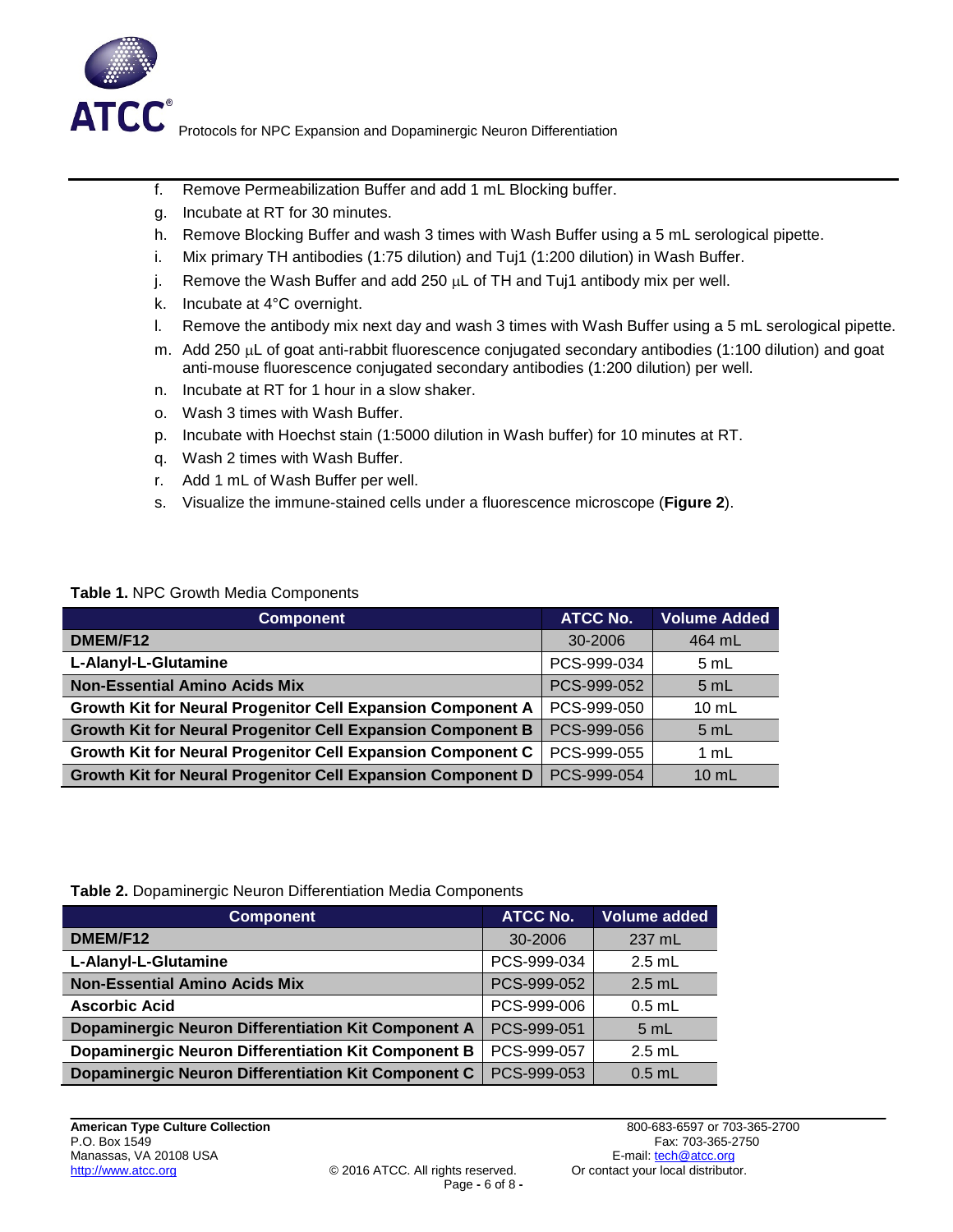

| <b>Table 3.</b> Recommended Volumes for Cell Basement Membrane solution, Accutase solution, and NPC Growth Med |                                                 |     |      |    |  |  |
|----------------------------------------------------------------------------------------------------------------|-------------------------------------------------|-----|------|----|--|--|
| <b>Culture vessel</b>                                                                                          | 12-well plate 6-well plate 6-cm dish 10-cm dish |     |      |    |  |  |
| Surface Area (cm <sup>2</sup> )                                                                                | 3.8                                             | 9.6 | 21.5 | 59 |  |  |
| <b>Volume Cell Basement Membrane (mL)</b>                                                                      | 0.5                                             |     | 2.5  |    |  |  |
| <b>Volume of Accutase (mL)</b>                                                                                 |                                                 |     |      |    |  |  |
| <b>Volume of Complete Growth Media (mL)</b>                                                                    | 1.5                                             |     |      |    |  |  |

**Table 3.** Recommended Volumes for Cell Basement Membrane solution, Accutase solution, and NPC Growth Media

Figure 1. Time-course of dopaminergic neuron differentiation of ACS-5003 NPCs (10x).



 $\overline{\phantom{a}}$  , and the contract of the contract of the contract of the contract of the contract of the contract of the contract of the contract of the contract of the contract of the contract of the contract of the contrac